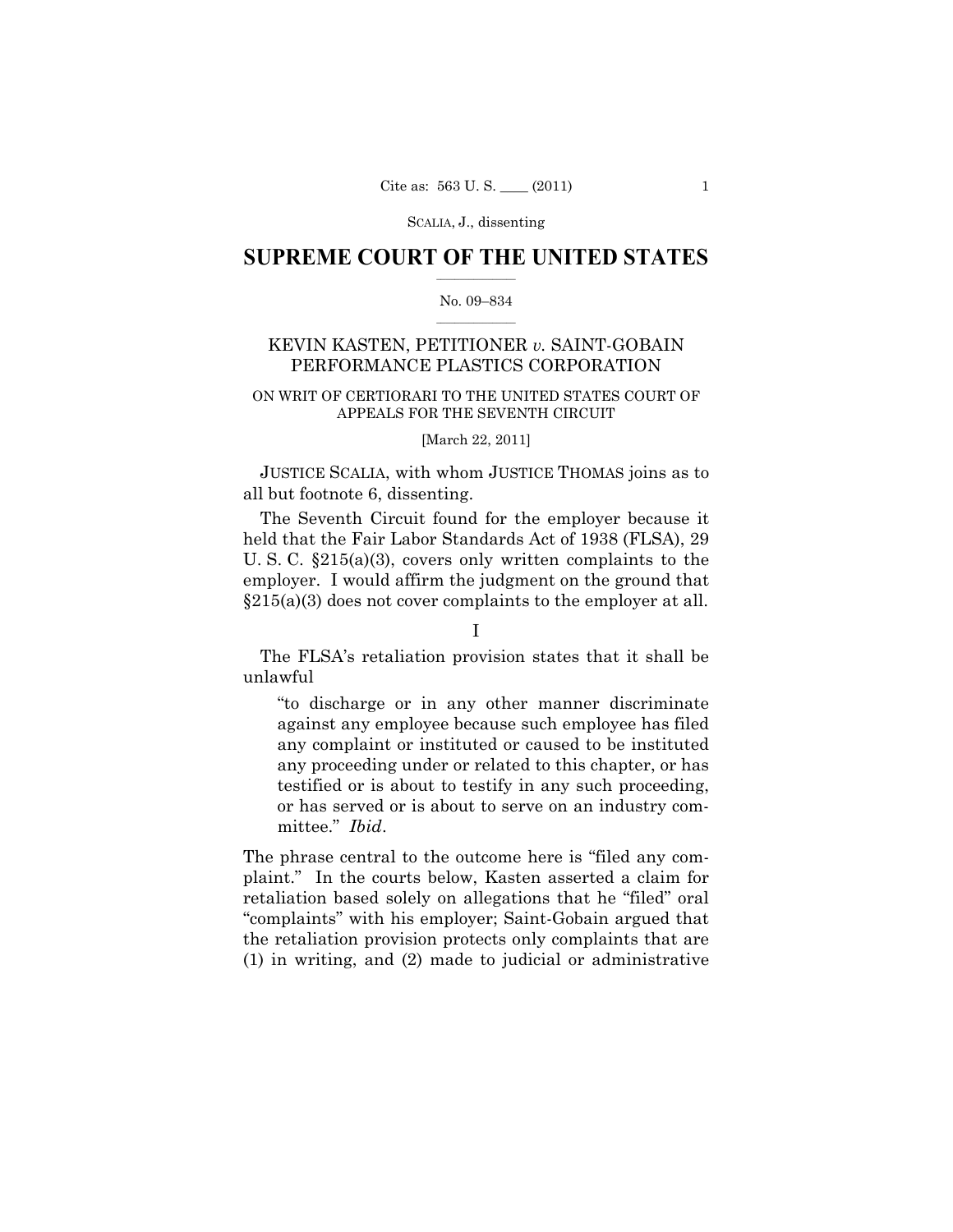bodies. I agree with at least the second part of Saint-Gobain's contention. The plain meaning of the critical phrase and the context in which appears make clear that the retaliation provision contemplates an official grievance filed with a court or an agency, not oral complaints—or even formal, written complaints—from an employee to an employer.

A

 In isolation, the word "complaint" could cover Kasten's objection: It often has an expansive meaning, connoting any "[e]xpression of grief, regret, pain . . . or resentment." Webster's New International Dictionary 546 (2d ed. 1934) (hereinafter Webster's). But at the time the FLSA was passed (and still today) the word when used in a legal context has borne a specialized meaning: "[a] formal allegation or charge against a party, made or presented to the appropriate court or officer." *Ibid.* See also Cambridge Dictionary of American English 172 (2000) ("a formal statement to a government authority that you have a legal cause to complain about the way you have been treated"); 3 Oxford English Dictionary 608 (2d ed. 1989) ("[a] statement or injury or grievance laid before a court or judicial authority . . . for purposes of prosecution or of redress").

 There are several reasons to think that the word bears its specialized meaning here. First, every other use of the word "complaint" in the FLSA refers to an official filing with a governmental body. Sections 216(b) and (c) both state that the right to bring particular types of actions "shall terminate upon the filing of a complaint" by the Secretary of Labor, and §216(c) clarifies that the statute of limitations begins running in actions to recover unpaid wages "on the date when the complaint is filed." These provisions unquestionably use "complaint" in the narrow legal sense. Identical words used in different parts of a statute are presumed to have the same meaning absent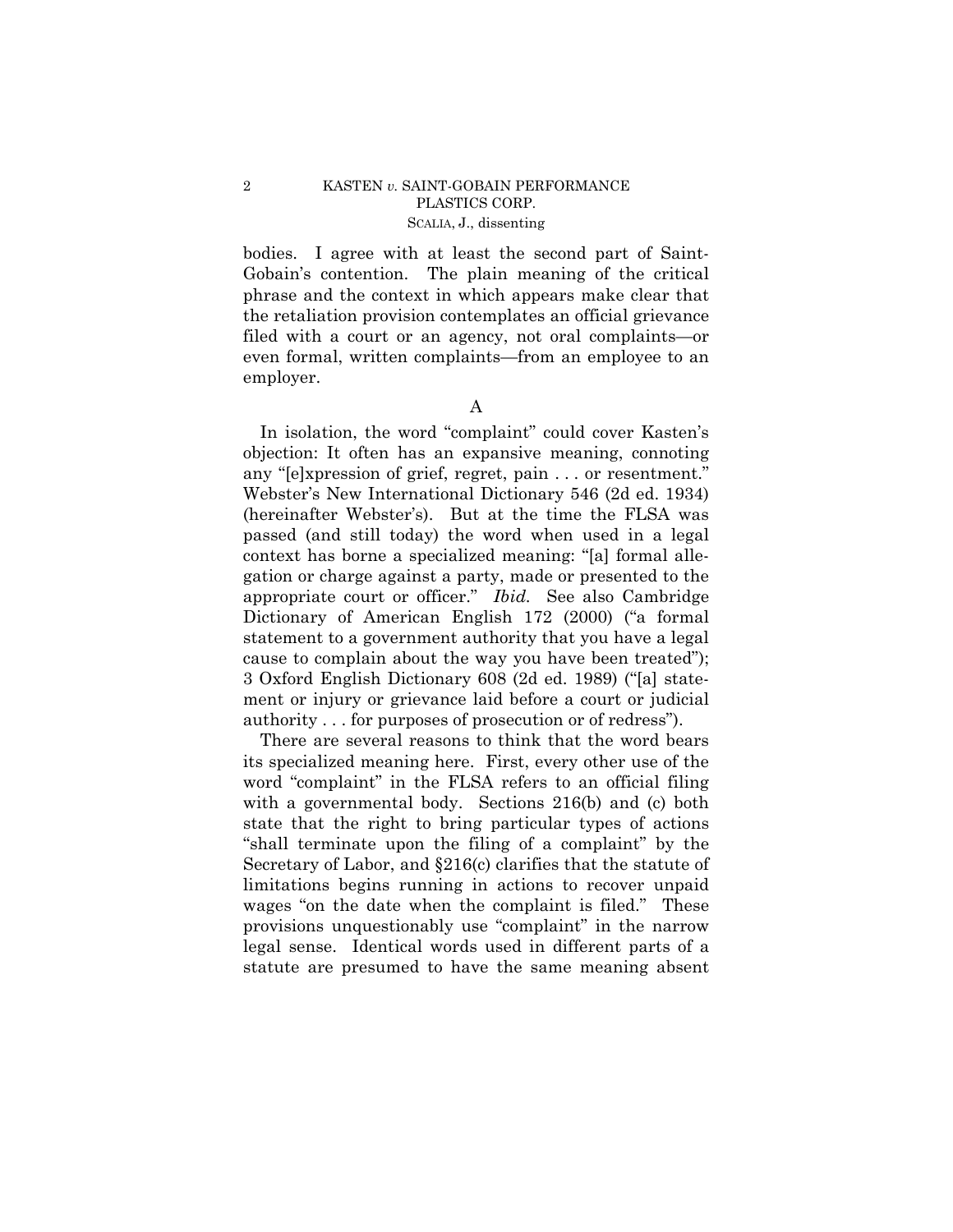contrary indication, *IBP, Inc.* v. *Alvarez*, 546 U. S. 21, 34 (2005); *Sullivan* v. *Stroop*, 496 U. S. 478, 484 (1990). It is one thing to expand the meaning of "complaint" in  $\S215(a)(3)$  to include complaints filed with an agency instead of a court; it is quite something else to wrench it from the legal context entirely, to include an employee's objection to an employer.

 Second, the word "complaint" appears as part of the phrase "filed any complaint" and thus draws meaning from the verb with which it is connected. The choice of the word "filed" rather than a broader alternative like "made," if it does not connote (as the Seventh Circuit believed, and as I need not consider) something in writing, at least suggests a degree of formality consistent with legal action and inconsistent (at least in the less regulated work environment of 1938) with employee-to-employer complaints. It is noteworthy that every definition of the verb "filed" that the Court's opinion provides, whether it supports the inclusion of oral content or not, envisions a formal, prescribed process of delivery or submission. *Ante*, at 4–5 (comparing, for example, Webster's 945 (to file is to "deliver (a paper or instrument) to the proper officer") with 1 Funk & Wagnalls New Standard Dictionary of the English Language 920 (rev. ed. 1938) (to file is to "present in the regular way, as to a judicial or legislative body")).

 Moreover, "[t]he law uses familiar legal expressions in their familiar legal sense," *Henry* v. *United States*, 251 U. S. 393, 395 (1920). It is, I suppose, possible to speak of "filing a complaint" with an employer, but that is assuredly not common usage. Thus, when the antiretaliation provision of the Mine Health and Safety Act used that phrase in a context that includes both complaints to an agency and complaints to the employer, it did not use "filed" alone, but supplemented that with "or made"—and to boot specified "including a complaint notifying the [mine] operator . . . of an alleged danger or safety or health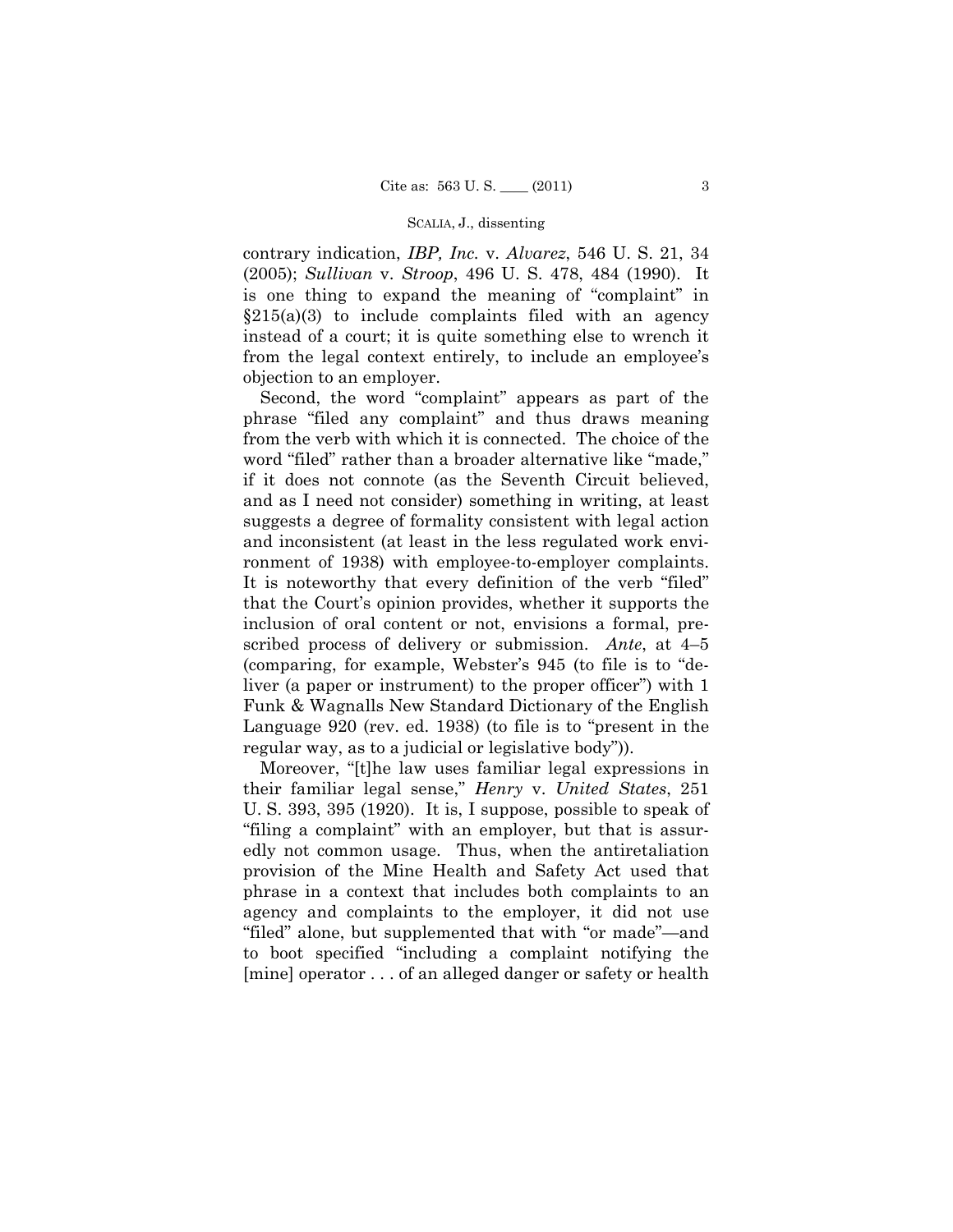violation . . . . " 30 U. S. C.  $\S 815(c)(1)$ .<sup>1</sup>

 Third, the phrase "filed any complaint" appears alongside three other protected activities: "institut[ing] or caus[ing] to be instituted any proceeding under or related to this chapter," "testif[ying] in any such proceeding," and "serv[ing]  $\ldots$  on an industry committee." 29 U.S.C.  $\S215(a)(3)$ . Since each of these three activities involves an interaction with governmental authority, we can fairly attribute this characteristic to the phrase "filed any complaint" as well. "That several items in a list share an attribute counsel in favor of interpreting the other items as possessing that attribute as well." *Beecham* v. *United States*, 511 U. S. 368, 371 (1994).

 And finally, the 1938 version of the FLSA, while creating private rights of action for other employer violations, see §16(b), 52 Stat. 1069, did not create a private right of action for retaliation. That was added in 1977, see §10, 91 Stat. 1252. Until then, only the Administrator of the Wage and Hour Division of the Department of Labor could enforce the retaliation provision. See §11(a), 52 Stat. 1066. It would seem more strange to require the employee to go to the Administrator to establish, and punish retaliation for, his intracompany complaint, than to require the Administrator-protected complaint to be filed with the

<sup>1</sup>Kasten and this Court's opinion, *ante*, at 7, argue that the use of the modifier "any" in the phrase "filed *any* complaint" suggests that Congress meant to define the word "complaint" expansively. Not so. The modifier "any" does not cause a word that is in context narrow to become broad. The phrase "to cash a check at any bank" does not refer to a river bank, or even a blood bank.<br><sup>2</sup>Section 5 of the original FLSA, which has since been repealed,

charged industry committees with recommending minimum wages for certain industries to the Department of Labor. 52 Stat. 1062. In order to perform this function, industry committees were empowered, among other things, to "hear . . . witnesses" and "receive . . . evidence." §8(b), *id.,* at 1064.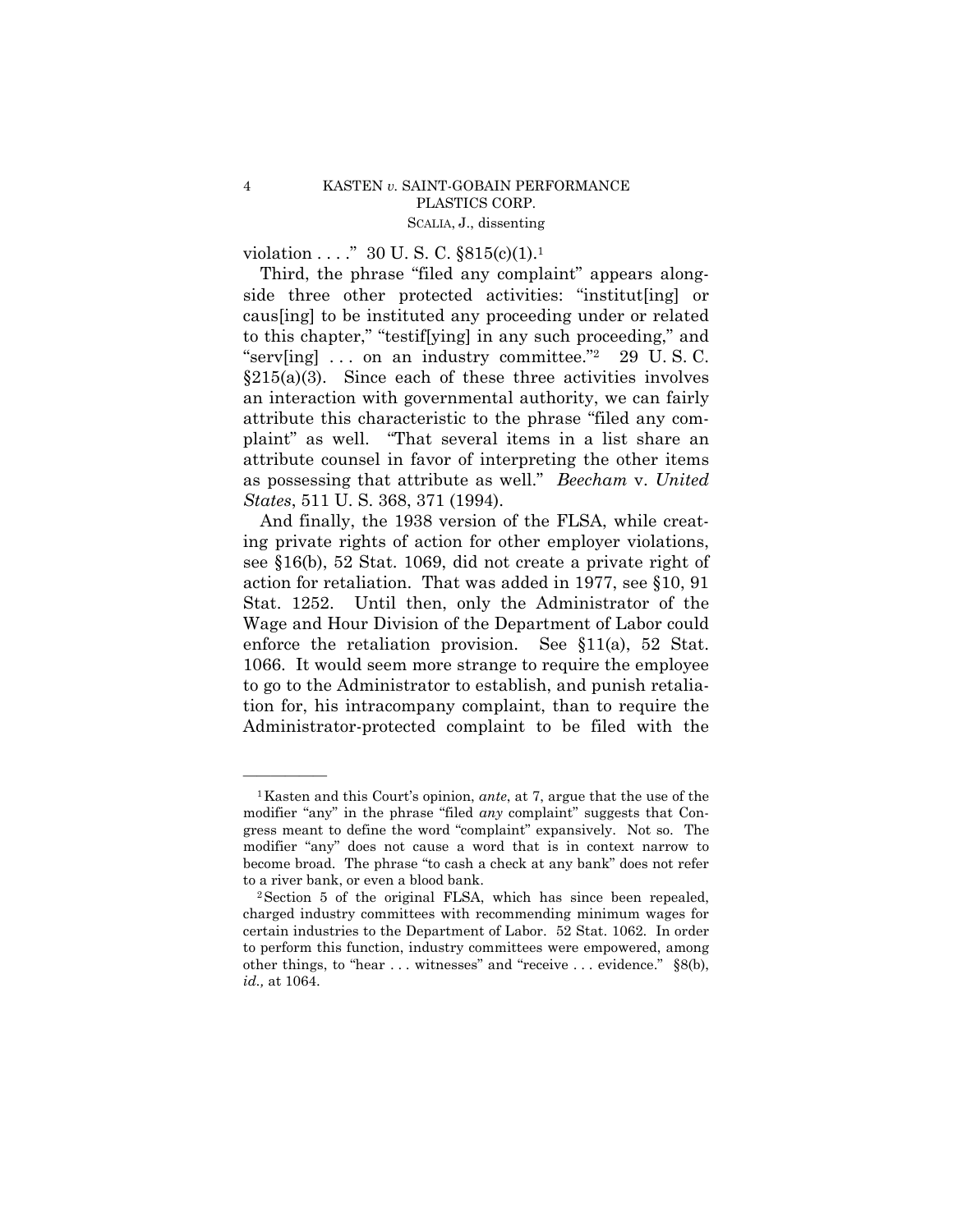Administrator in the first place.3

# B

# 1

 The meaning of the phrase "filed any complaint" is clear in light of its context, and there is accordingly no need to rely on abstractions of congressional purpose. Nevertheless, Kasten argues that protecting intracompany complaints best accords with the purpose of the FLSA—"to assure fair compensation to covered employees"—because such purposes are "advanced when internal complaints lead to voluntary compliance." Reply Brief for Petitioner 18. But no legislation pursues its ends at all costs. *Rodriguez* v. *United States*, 480 U. S. 522, 525–526 (1987) *(per curiam).* Congress may not have protected intracompany complaints for the same reason it did not provide a private cause of action for retaliation against complaints: because it was unwilling to expose employers to the litigation, or to the inability to dismiss unsatisfactory workers, which that additional step would entail. Limitation of the retaliation provision to agency complaints may have been an attempt "to achieve the benefits of regulation right up to the point where the costs of further benefits exceed the value of those benefits." Easterbrook, Statutes' Domains, 50 U. Chi. L. Rev. 533, 541 (1983).

2

 In deciding whether an oral complaint may be "filed," the Court's opinion examines modern state and federal statutes, which presumably cover complaints filed with an

<sup>3</sup>Kasten argues that excluding intracompany complaints would make the phrases "filed any complaint" and "instituted or caused to be instituted any proceeding" redundant. That is not so. An employee may file a complaint with the Administrator that does not result in a proceeding, or has not yet done so when the employer takes its retaliatory action.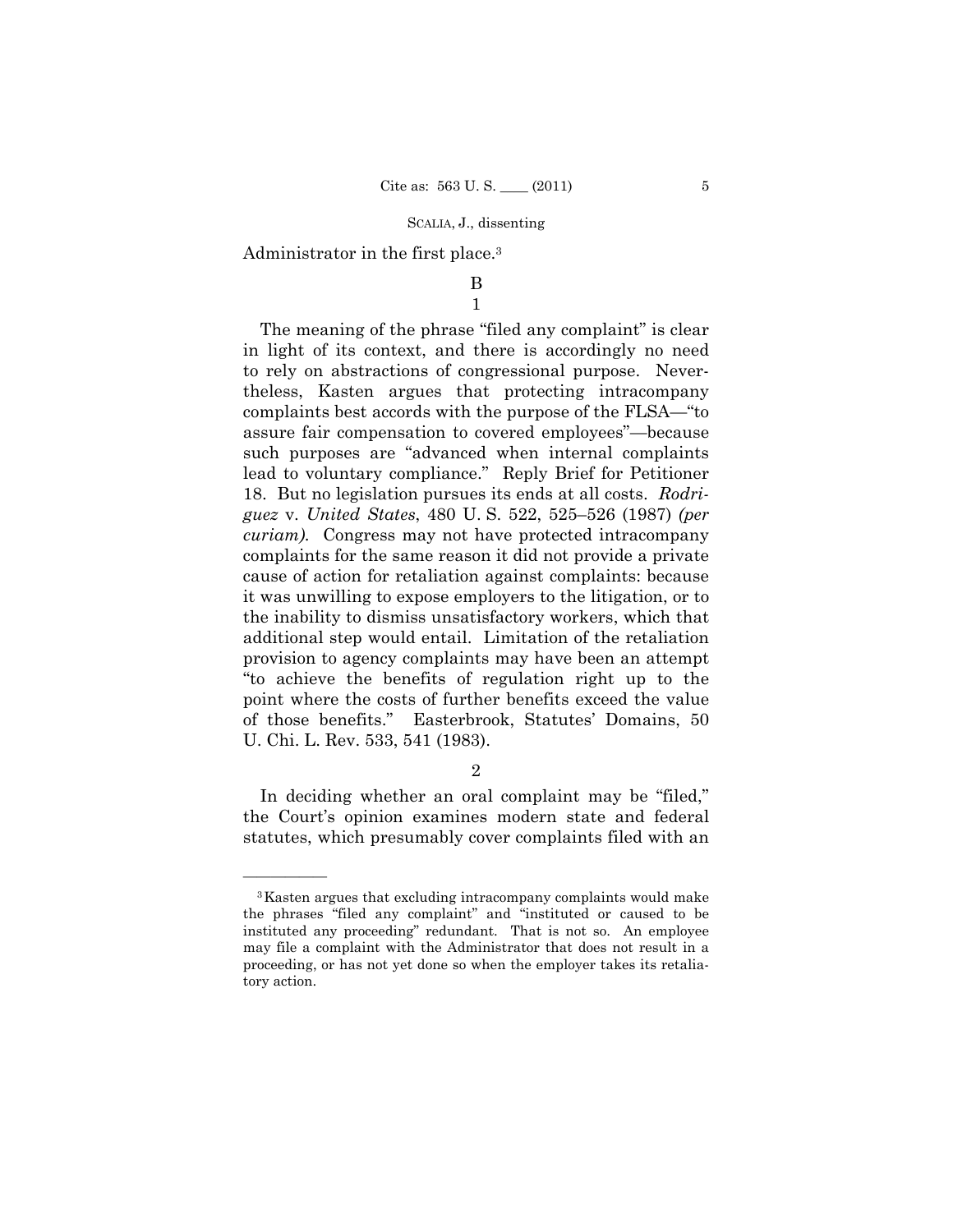employer. The only relevance of these provisions to whether the FLSA covers such complaints is that none of them achieves that result by use of the term "filed any complaint," and all of them use language that unmistakably includes complaints to employers. See, *e.g.*, 42 U. S. C. §2000e–3(a) (prohibiting retaliation against employees who "oppos[e] any [unlawful] practice"). Any suggestion that because more recent statutes cover intracompany complaints, a provision adopted in the 1938 Act should be deemed to do so is unacceptable. While the jurisprudence of this Court has sometimes sanctioned a "living Constitution," it has never approved a living United States Code. What Congress enacted in 1938 must be applied according to its terms, and not according to what a modern Congress (or this Court) would deem desirable.4

3

 Kasten argues that this Court should defer to the Department of Labor and Equal Employment Opportunity Commission's (EEOC) interpretations of 29 U. S. C.  $§215(a)(3)$ . He claims that those agencies have construed  $\S215(a)(3)$  to protect intracompany complaints "[f]or almost half a century," in litigating positions and enforcement actions. Reply Brief for Petitioner 22. He also argues that although the Department of Labor lacks the authority to issue regulations implementing §215(a)(3), it has such authority for several similarly worded provisions and has interpreted those statutes to include intracompany complaints. *Id*., at 20.

Even were §215(a)(3) ambiguous, deference would still

<sup>4</sup>Moreover, if the substance of the retaliation provision of any other Act could shed light upon what Congress sought to achieve in the FLSA, it would be the relatively contemporaneous provision of the National Labor Relations Act, §8(4), 49 Stat. 453, codified at 29 U. S. C. §158(a)(4), which did not cover retaliation for employee-employer complaints. See *NLRB* v. *Scrivener*, 405 U. S. 117 (1972).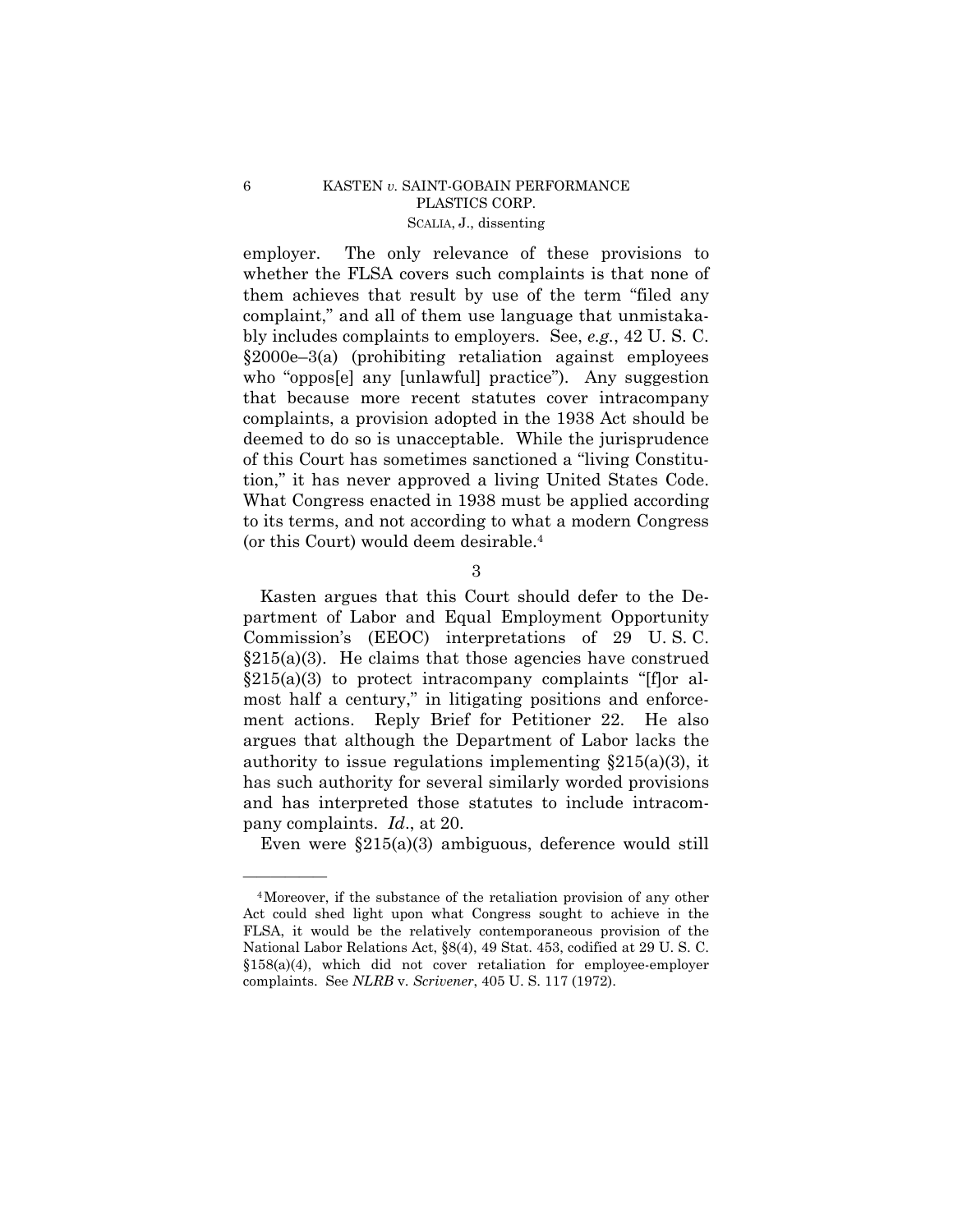be unwarranted. If we are to apply our new jurisprudence that deference is appropriate only when Congress has given the agency authority to make rules carrying the force of law, see *Gonzales* v. *Oregon*, 546 U. S. 243, 255– 256 (2006), deference is improper here. The EEOC has no such authority. Although the Secretary of Labor and his subordinates have authority to issue regulations under various provisions of the FLSA, see, *e.g.*, §203(*l*);  $\S 206(a)(2)$ , they have no general authority to issue regulations interpreting the Act, and no specific authority to issue regulations interpreting §215(a)(3).

 Presumably for this reason, the Court's opinion seems to suggest that only so-called *Skidmore* deference is appropriate, see *Skidmore* v. *Swift & Co.*, 323 U. S. 134, 140 (1944).5 This doctrine states that agencies' views are "'entitled to respect'" to the extent they have "'the power to persuade.'" *Christensen* v. *Harris County*, 529 U. S. 576, 587 (2000) (quoting *Skidmore*, *supra,* at 140).6 For

<sup>&</sup>lt;sup>5</sup>Or perhaps not. The actual quantum of deference measured out by the Court's opinion is unclear—seemingly intentionally so. The Court says that it is giving "a degree of weight" to the Secretary and EEOC's views "given Congress' delegation of enforcement powers to federal administrative agencies." *Ante*, at 12. But it never explicitly states the level of deference applied, and includes a mysterious citation of *United States* v. *Mead Corp*., 533 U. S. 218 (2001), along with a parenthetical saying that "sometimes . . . judicial deference [is] intended even in [the] absence of rulemaking authority." *Ante*, at 13. I say this is mysterious because *Mead* clearly held that rulemaking authority was necessary for full *Chevron* deference, see *Chevron U. S. A. Inc.* v. *Natural Resources Defense Council, Inc.*, 467 U. S. 837 (1984). I have chosen to interpret the Court as referring to *Skidmore* deference, rather than *Chevron*  deference or something in-between, in order to minimize the Court's ongoing obfuscation of this once-clear area of administrative law. See

*Mead*, *supra*, at 245 (SCALIA, J., dissenting).<br><sup>6</sup>In my view this doctrine (if it can be called that) is incoherent, both linguistically and practically. To defer is to subordinate one's own judgment to another's. If one has been persuaded by another, so that one's judgment accords with the other's, there is no room for deferral only for agreement. Speaking of "*Skidmore* deference" to a persuasive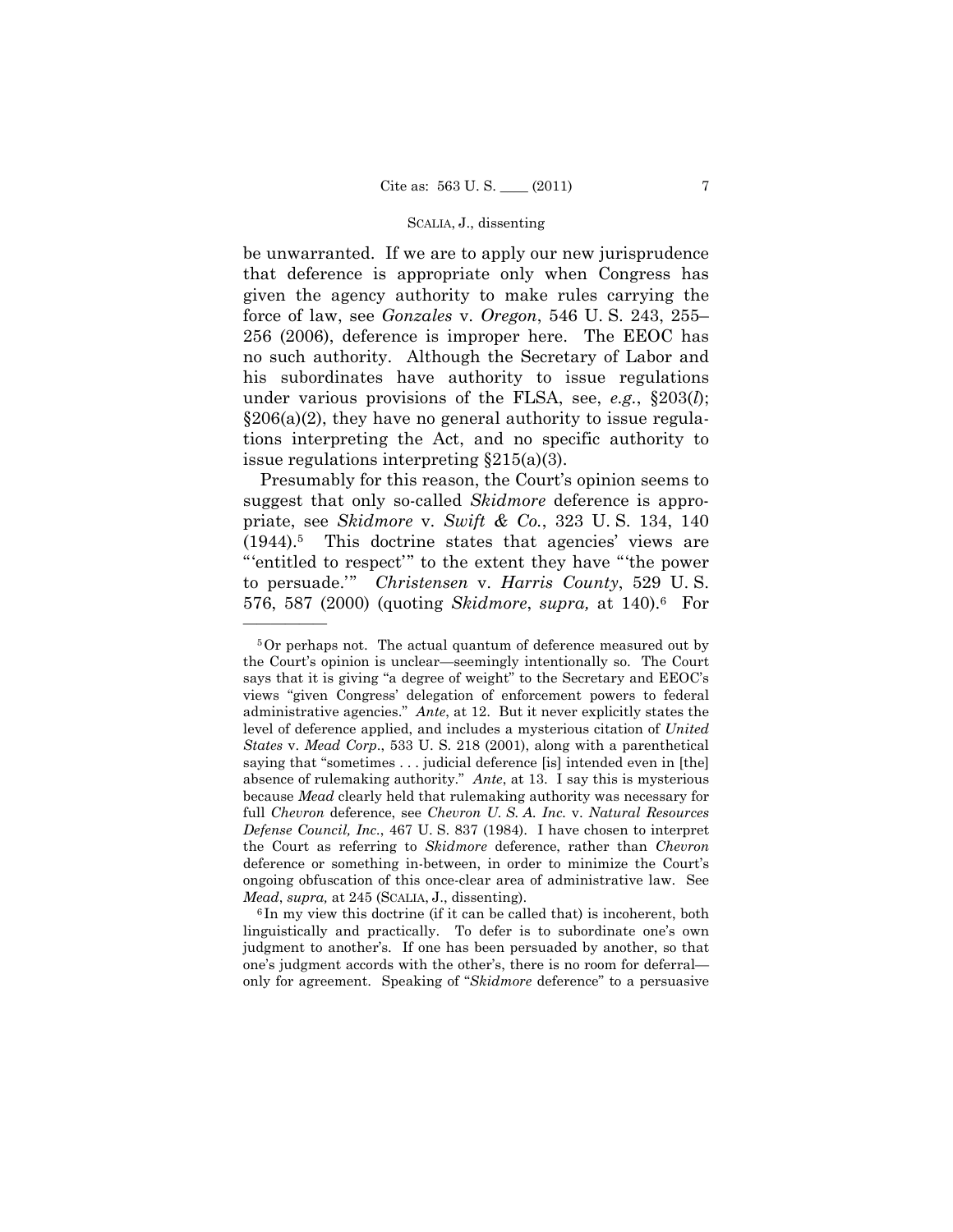the reasons stated above, the agencies' views here lack the "power to persuade."

## II

The Court's opinion claims that whether  $\S215(a)(3)$ covers intracompany complaints is not fairly included in the question presented because the argument, although raised below, was not made in Saint-Gobain's response to Kasten's petition for certiorari. Citing this Court's Rule 15.2 and *Caterpillar Inc.* v. *Lewis*, 519 U. S. 61, 75, n. 13 (1996), the opinion says that this Court does "not normally consider a separate legal question not raised in the certiorari briefs." *Ante*, at 15.

 It regularly does so, however, under the circumstances that obtain here. (Curiously enough, *Caterpillar*, the case cited by the Court, was one instance.) Rule 15.2 is permissive rather than mandatory: "Any objection to consideration of a question presented based on what occurred in the proceedings below . . . *may* be deemed waived unless called to the Court's attention in the brief in opposition." (Emphasis added.) Accordingly, the Court has often permitted parties to defend a judgment on grounds not raised in the brief in opposition when doing so is "predicate to an intelligent resolution of the question presented, and therefore fairly included therein." *Ohio* v. *Robinette*, 519 U. S. 33, 38 (1996) (internal quotation marks omitted); see also *Vance* v. *Terrazas*, 444 U. S. 252, 258–259, n. 5 (1980).

 Kasten's petition for certiorari phrases the question presented as follows: "Is an oral complaint of a violation of the Fair Labor Standards Act protected conduct under the anti-retaliation provision, 29 U. S. C. §215(a)(3)?" Pet. for Cert. *i*. Surely the word "complaint" in this question must be assigned an implied addressee. It presumably does not include a complaint to Judge Judy. And the only plausible

agency position does nothing but confuse.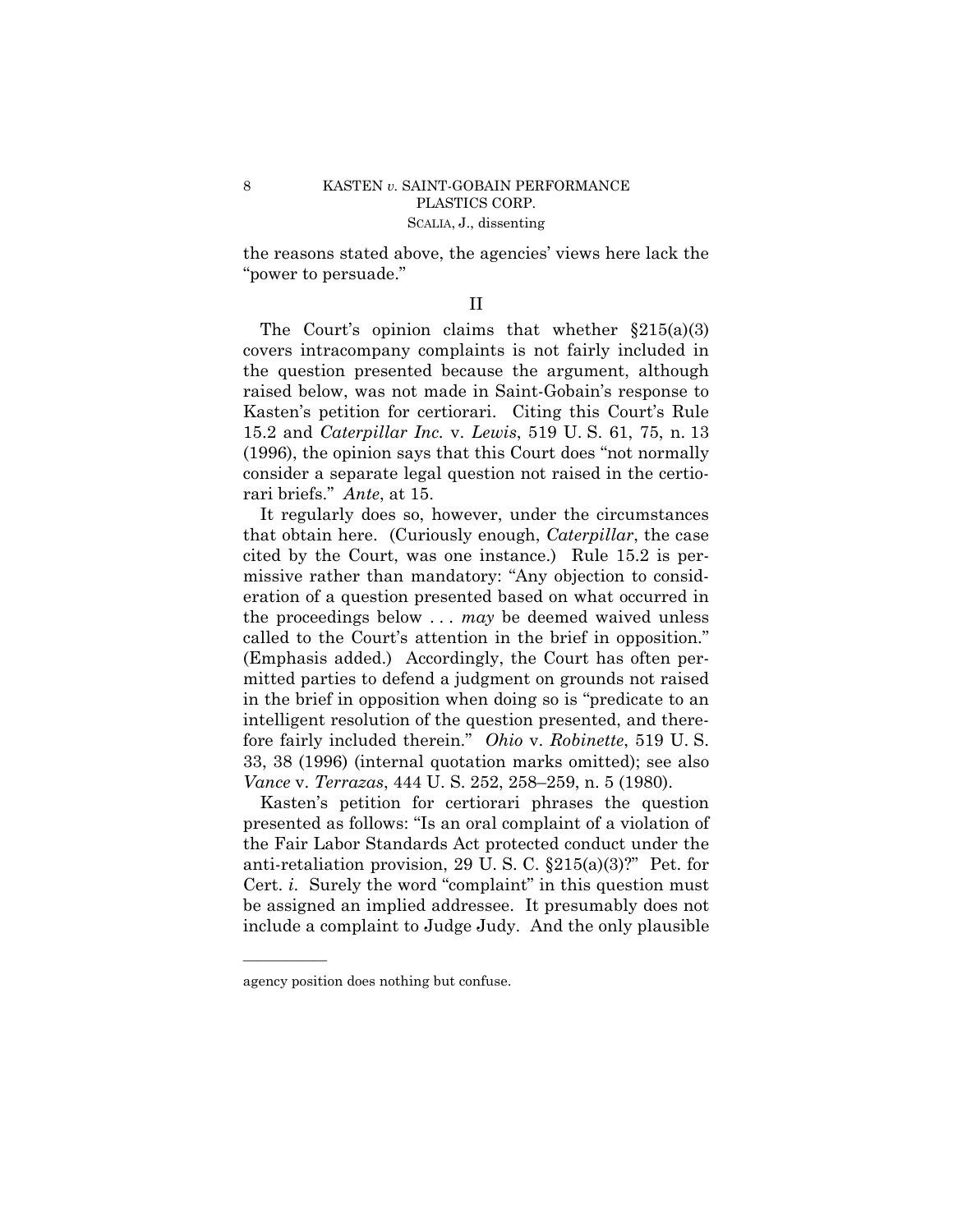addressee, given the facts of this case, is the employer. Saint-Gobain's rewording of the question presented in its brief in opposition is even more specific: "Has an employee alleging solely that he orally asserted objections *to his employer* . . . 'filed any complaint' within the meaning of [§215(a)(3)]." Brief in Opposition *i* (emphasis added). Moreover, under this Court's Rule 14.1(a), the question presented is "deemed to comprise every subsidiary question fairly included therein." Whether intracompany complaints are protected is at least subsidiary to Kasten's formulation (and explicitly included in Saint-Gobain's). The question was also decided by the courts below and was briefed before this Court. It is not clear what benefit additional briefing would provide.

Moreover, whether  $\S215(a)(3)$  covers intracompany complaints is "predicate to an intelligent resolution of the question presented" in this case. The Court's own opinion demonstrates the point. While claiming that it remains an open question whether intracompany complaints are covered, the opinion adopts a test for "filed any complaint" that assumes a "yes" answer—and that makes no sense otherwise. An employee, the Court says, is deemed to have "filed [a] complaint" only when "'a reasonable, objective person would have understood the employee' to have 'put the employer on notice that the employee is asserting statutory rights under the [Act]." *Ante*, at 12 (quoting Tr. of Oral Arg. 23, 26). This utterly atextual standard is obviously designed to counter the argument of Saint-Gobain, that if oral complaints are allowed, "employers too often will be left in a state of uncertainty about whether an employee . . . is in fact making a complaint . . . or just letting off steam." *Ante*, at 11. Of course, if intracompany complaints were excluded, this concern would be nonexistent: Filing a complaint with a judicial or administrative body is quite obviously an unambiguous assertion of one's rights. There would be no need for lower courts to